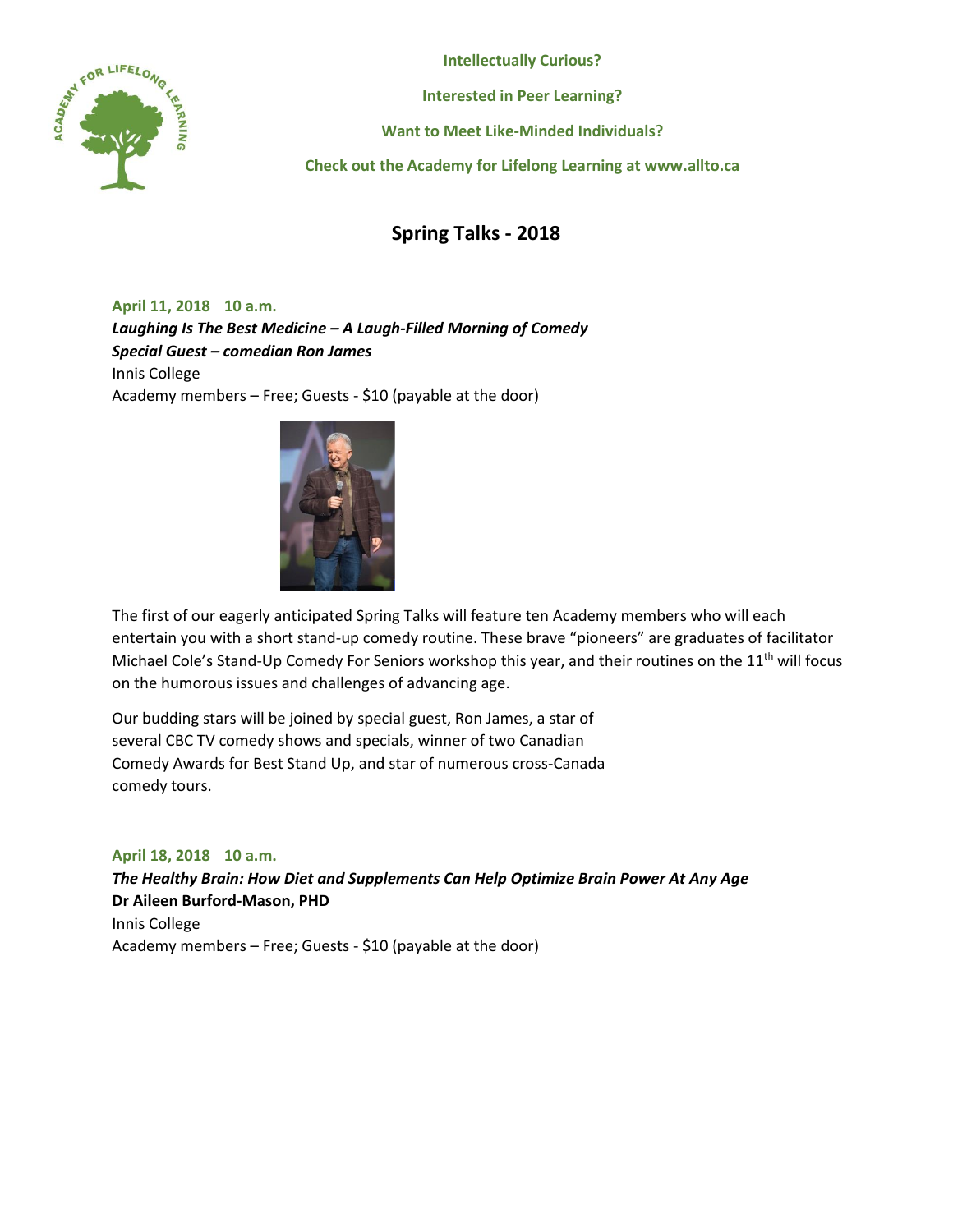

**Intellectually Curious? Interested in Peer Learning? Want to Meet Like-Minded Individuals? Check out the Academy for Lifelong Learning at www.allto.ca**



Dr Burford-Mason is an immunologist, cell biologist and orthomolecular nutritionist (a specialized field of nutrition that uses diet as well as vitamins, minerals, amino acids and other substances naturally present in the body to treat and prevent disease). She is the author of Eat Well, Age Better (2012) and the Healthy Brain (2017), and is one of Canada's leading advocates for advancing the scientific basis for nutrition. Dr Burford-Mason has been an Assistant Professor in the Faculty of Medicine at the University of Toronto, and the director of a cancer research laboratory at Toronto General Hospital.

### **April 25, 2018 – 10 a.m.**

## *Being Bold and Pushing Boundaries: Thoughts on the Future of University Education Michael Benarroch*

Innis College Academy members – Free; Guests - \$10 (payable at the door)



Provost and Vice President, Academic at Ryerson University, Michael joined Ryerson in July 2017. In his prior roles, he was Dean of the I. H. Asper School of Business at the University of Manitoba, and founding Dean of the Faculty of Business and Economics at the University of Winnipeg. Michael is sought-after internationally for his research insights on the global economic outlook, globalization, and the impact of trade on the environment. As an academic leader, Michael gives ongoing support to student-centred and experiential learning. He has a proven track record of practical commitment to diversity and inclusion, and award-winning strategic governance.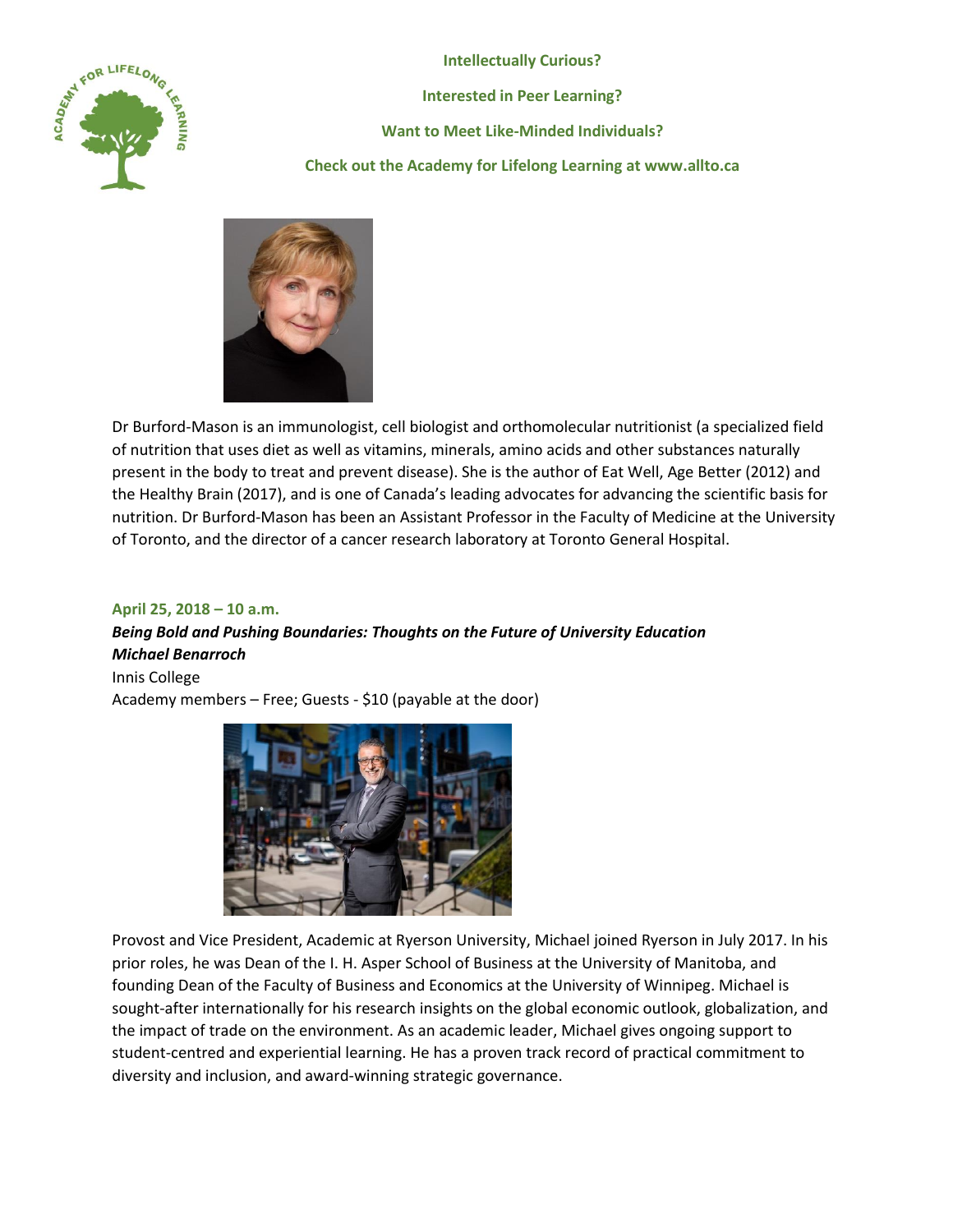**Intellectually Curious?**



**Interested in Peer Learning?**

**Want to Meet Like-Minded Individuals?**

**Check out the Academy for Lifelong Learning at www.allto.ca**

**May 2, 2018 – 10 a.m.** *The Surprising Effects of Music as Vibration Dr. Lee Bartel* Innis College Academy members – Free; Guests - \$10 (payable at the door)



Professor Emeritus at the University of Toronto, Dr Lee Bartel, PHD. served as Faculty of Music Associate Dean of Research from 2011 – 2015. Founding Director of the Music and Health Research Collaboratory (MaHRC), he is a member of the Collaborative Program in Neuroscience, is cross-appointed to the Institute for Life Course and Aging, and the Graduate Department of Rehabilitation Science. He serves on the Board and as Co-Chair of the Research and Education Committee for Artists' Health Alliance and on the Board of Room217 Foundation which is devoted to music care in long-term care.

With extensive early experience as a music teacher at all levels and as a performing choral conductor, singer, and violinist, Dr Bartel has broad interests, ranging from music therapy, music medicine, and music neuroscience, to artists' health. His primary research interest is rhythmic sensory stimulation with studies underway for Cardiac Rehab at Toronto Rehab; fibromyalgia and Ehlors Danlos Syndrome at Mount Sinai Hospital; Alzheimer's at Baycrest; and Major Depressive Disorder at UHN.

**May 9, 2018 – 10 a.m**. *Murder They Wrote: The Origins of Detective Fiction Erin Piotrowski* Innis College Academy members – Free; Guests - \$10 (payable at the door)